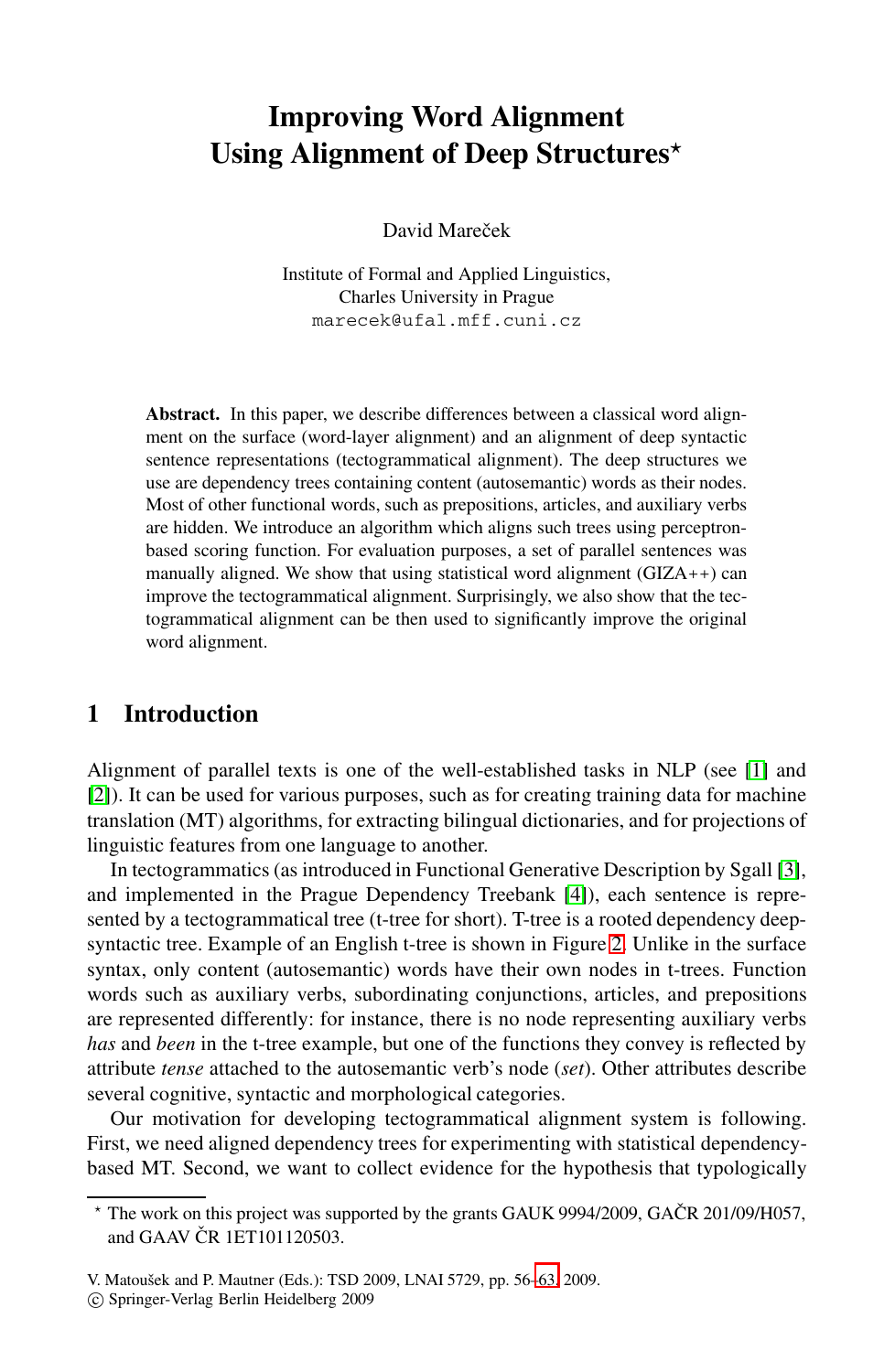different languages look more similar on the tectogrammatical layer, and thus the alignment of tectogrammatica[l tr](#page-6-1)ees should be "simpler" (in the sense of higher interannotator agreement and higher achievable performance of automatic aligners evaluated on manually aligned data). Third, we show that the alignment gained using the tectogrammatical analysis can be helpful for improving quality of the automatic alignment back on the word layer.

Several works already came with the idea of alig[ni](#page-7-1)ng content words only. Haruno and Yamazaki [5] argued that in structurally different languages (Japanese and English in their case) it is not feasible to align functi[on](#page-1-0)al words, because their functions are often very different. Menezes and Richardson [2] [us](#page-3-0)e so called "logical forms" (LFs) – an unordere[d g](#page-3-1)raphs representing the relations among the meaningful elements of sentences. These structures are very similar to tectogrammatical trees. Nodes are identified by lemmas [of](#page-6-2) the co[nte](#page-6-3)nt words and labeled arcs indicate the underlying semantic dependency relations between nodes. Watanabe, Kurohashi, and Aramaki [6] have also similar sentence structures and use an algorithm which finds word correspondences by consulting a bilingual dictionary.

<span id="page-1-0"></span>The remainder of the text is structured as follows. In Section 2, we describe the manually annotated data. The evaluation metric we use is in Section 3. The GIZA++ alignment is described in Section 4. Our tectogrammatical aligner is presented in Section 5. The way how to improve GIZ[A](#page-1-1)++ word alignment using our tectogrammatical aligner is the subject of Section 6. Section [7](#page-3-2) concludes and discusses future work.

## **2 Manual Word Alignment**

For the purpose of training and [ev](#page-7-2)aluating alignment systems, we compiled a manually annotated data set. It consists of  $2,500$  pairs of sentences<sup>1</sup> from several different domains (newspaper articles, E-books, short stories and also from EU law). Quantitative properties of the annotated data sets are summarized in Table 1. PCEDT parallel cor[p](#page-2-1)us [7] contains a subset of English sentences from Penn Treebank corpus which were translated into Czech (sentence by sentence) for the MT purposes.

Each sentence pair was manually aligned on the word level independently by two annotators. The task was to make connections (links) between Czech and English corresponding tokens. Following Bojar and Prokopová [8] we used three types of connections: *sure* (individual words match), *phrasal* (whole phrases correspond, but not literally), and *possible* (used especially to connect words that do not have a real equivalent in the other language but syntactically clearly belong to a word nearby). An example is presented in Figure 1.

<span id="page-1-1"></span>The "golden" alignment annotation was created from the two parallel annotations according to the following rules: a connection is marked as *sure* if at least one of the annotators marked it as *sure* and the other also supported the link by any connection

<sup>1</sup> Boundaries of Czech and English sentences did not always match. (i.e., there were not only 1:1 sentence relations). In such cases we either split the sentence in one language or join several sentences in the other language in order to have only 1:1 sentence relations in the annotated data.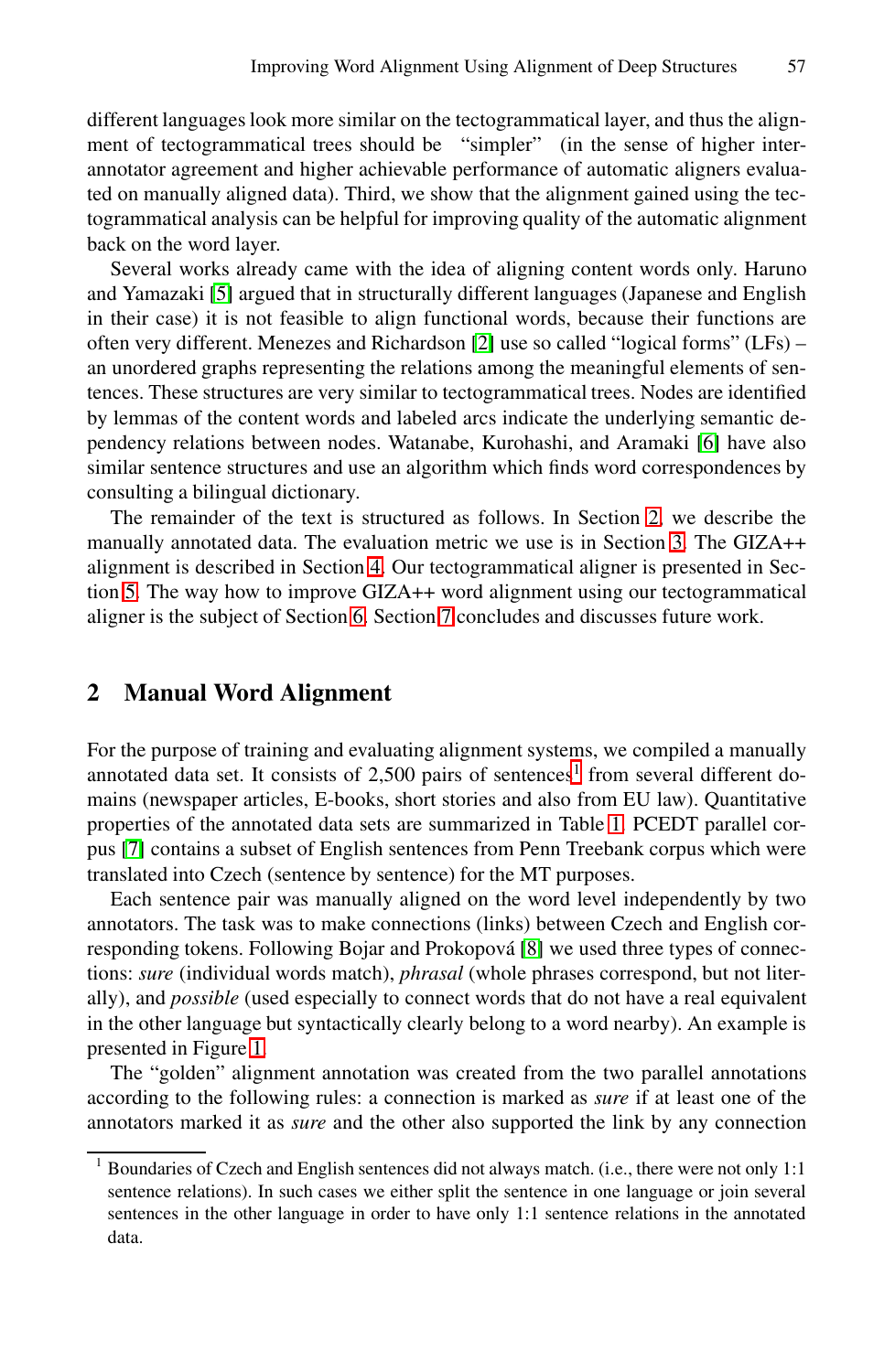58 D. Mareček

<span id="page-2-1"></span>

**Fig. 1.** Word-layer alignment (possible links are dashed)



<span id="page-2-0"></span>Žádné datum návratu k vyjednávacímu stolu nebylo dosud stanoveno.

**Fig. 2.** Tectogrammatical-lay[er](#page-2-0) alignment (only lemmas are depicted with the nodes)

type. In all [oth](#page-2-0)er cases (at least one annotator makes any type of link), the connection is marked as *possible*.

We made no extra annotations for aligning tectogrammatical trees. Each node represents one content word on the surface. Thus we can transfer the manual word alignment to the alignment of tectogrammatical trees. Links from/to functional words (the tokens that do not have their own tectogrammatical nodes) are disregarded.

The transfer of alignment is illustrated in Figure 2. Each node has one reference to the original content word on the surface, which it got its lexical meaning from. Such references are depicted in Figure 2 by dashed lines.

Inter-annotator agreement (IAA) reflects the reliability of manual annotations. For evaluating IAA on the alignment task, we use the following formula:

$$
IAA(A, B) = \frac{2 \cdot |L_A \cap L_B|}{|L_A| + |L_B|},
$$

where  $L_A$  and  $L_B$  are sets of alignment connections made by annotator  $A$  and annotator *B* respectively. Since we have different types of connections, we can either distinguish the types in the evaluation (i.e.,  $L_A \cap L_B$  contains only connections that both annotators labeled equally), or disregard them. The third alternative is to regard only the sure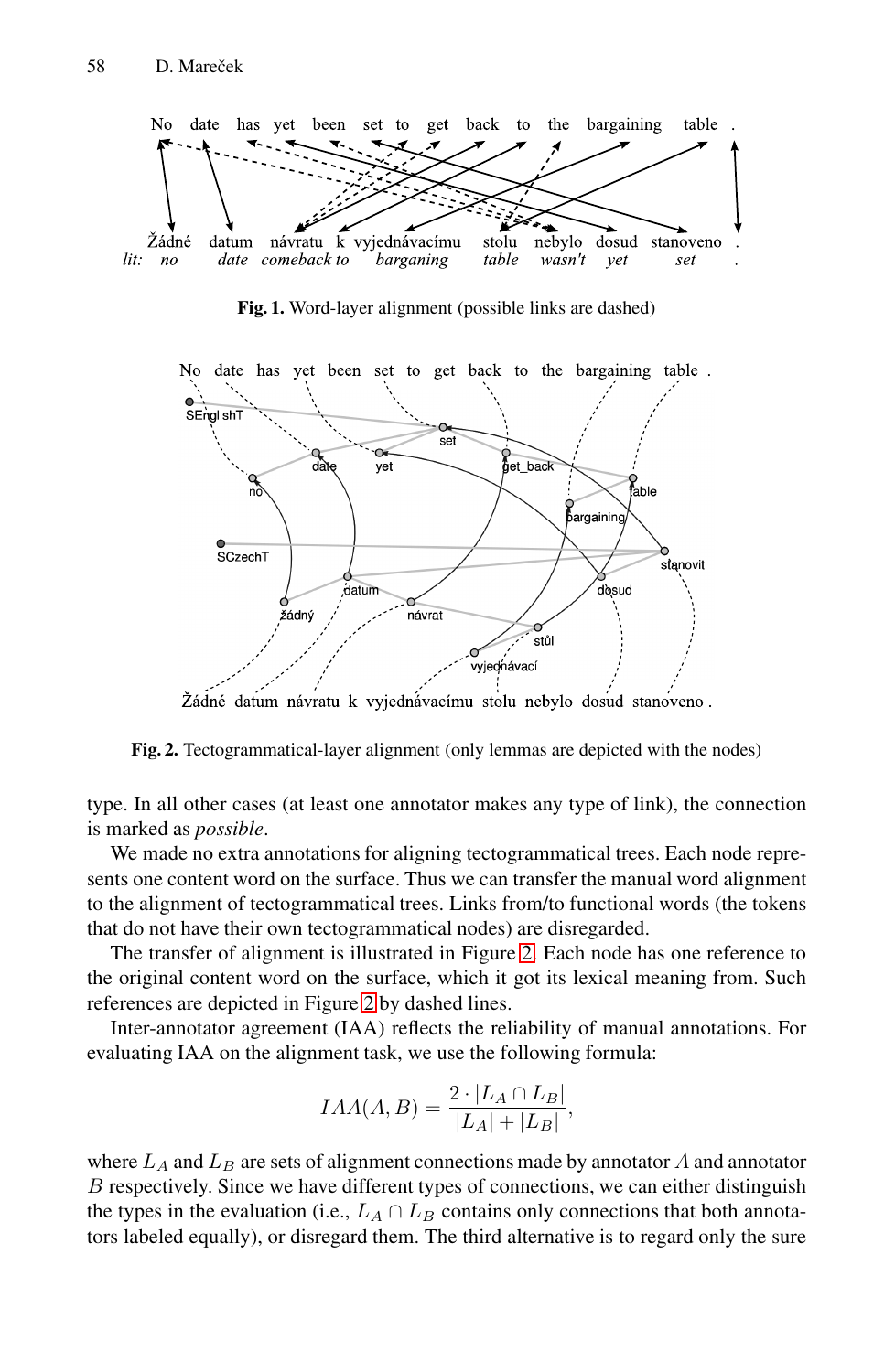<span id="page-3-2"></span>**Table 1.** Size of the manually aligned data

| domain                     |     | sent. words/sent. |    |  |
|----------------------------|-----|-------------------|----|--|
|                            |     | pairs CS.         | EN |  |
| newspapers articles        | 984 | 21                | 24 |  |
| E-books, short stories 500 |     | 18                | 20 |  |
| EU-laws                    | 501 | 21                | 27 |  |
| PCEDT corpus               | 515 | 24                | 25 |  |

**Table 2.** Inter-annotator agreement

| IAA [%]                         |      | all content funct. |        |
|---------------------------------|------|--------------------|--------|
| types distinguished $83.3$ 90.9 |      |                    | I 76.8 |
| types not dist.                 | 89.6 | 94.6               | 84.2   |
| sure links only                 | 92.9 | 94.8               | 88.8   |

<span id="page-3-0"></span>connections. The results of the three evaluation variants are summarized in Table 2. Connections between content and functional words are included within functional connections (the third column).

We can see that the alignment of the content words only is obviously less problematic for annotators compared to functional words. This evidence is in the same direction as that of Haruno and Yamazaki [5].

#### **3 Evaluation Metrics**

We randomly split the golden aligned data into two equal-sized parts, one for evaluating the performance of all aligners, and the other for training our tectogrammatical aligner.

For evaluating the quality of aligners we use alignment error rate (*AER*) described in [1], which combines precision and recall. Obviously, asserting connections that were neither sure nor possible causes lower precision, whereas omitting sure connections causes lower recall.

<span id="page-3-1"></span>
$$
Prec = \frac{|(P \cup S) \cap A|}{|A|}, \quad Rec = \frac{|S \cap A|}{|S|}, \quad AER = 1 - \frac{|(P \cup S) \cap A| + |S \cap A|}{|S| + |A|}
$$

where *S* is the set of *sure* links, *P* is the set [of](#page-7-4) the *possible* [l](#page-3-4)inks and *A* is the set of links suggested by the evaluated a[uto](#page-7-5)matic aligner.

# **4 GI[ZA](#page-6-0)++ Word Alignment**

<span id="page-3-4"></span><span id="page-3-3"></span>We applied GIZA++<sup>2</sup> alignment tool [1] on data composed of two parts:  $3,500,000$ se[nt](#page-7-2)ence pairs from the Czech-English parallel corpus CzEng [9], and 1,250 sentence pairs from the above mentioned evaluation data set. All texts were lemmatized<sup>3</sup> in both languages by lemmatizers available in TectoMT [10].

We ran GIZA++ in both directions (English to Czech and Czech to English) and symmetrized the outputs using intersection, grow-diag-final and union symmetrization, as described by Och and Ney [1]. The results are given in Table 3.

<sup>&</sup>lt;sup>2</sup> Default settings, IBM models and iterations:  $1<sup>5</sup>3<sup>3</sup>4<sup>3</sup>$ .

 $3$  Bojar and Prokopová [8] showed that lemmatization of the input text reduces the Czech vocabulary size to a half. Thus the vocabulary sizes of Czech and English become comparable. The data are thus not so sparse, which helps alignment error rate by about 10% absolute.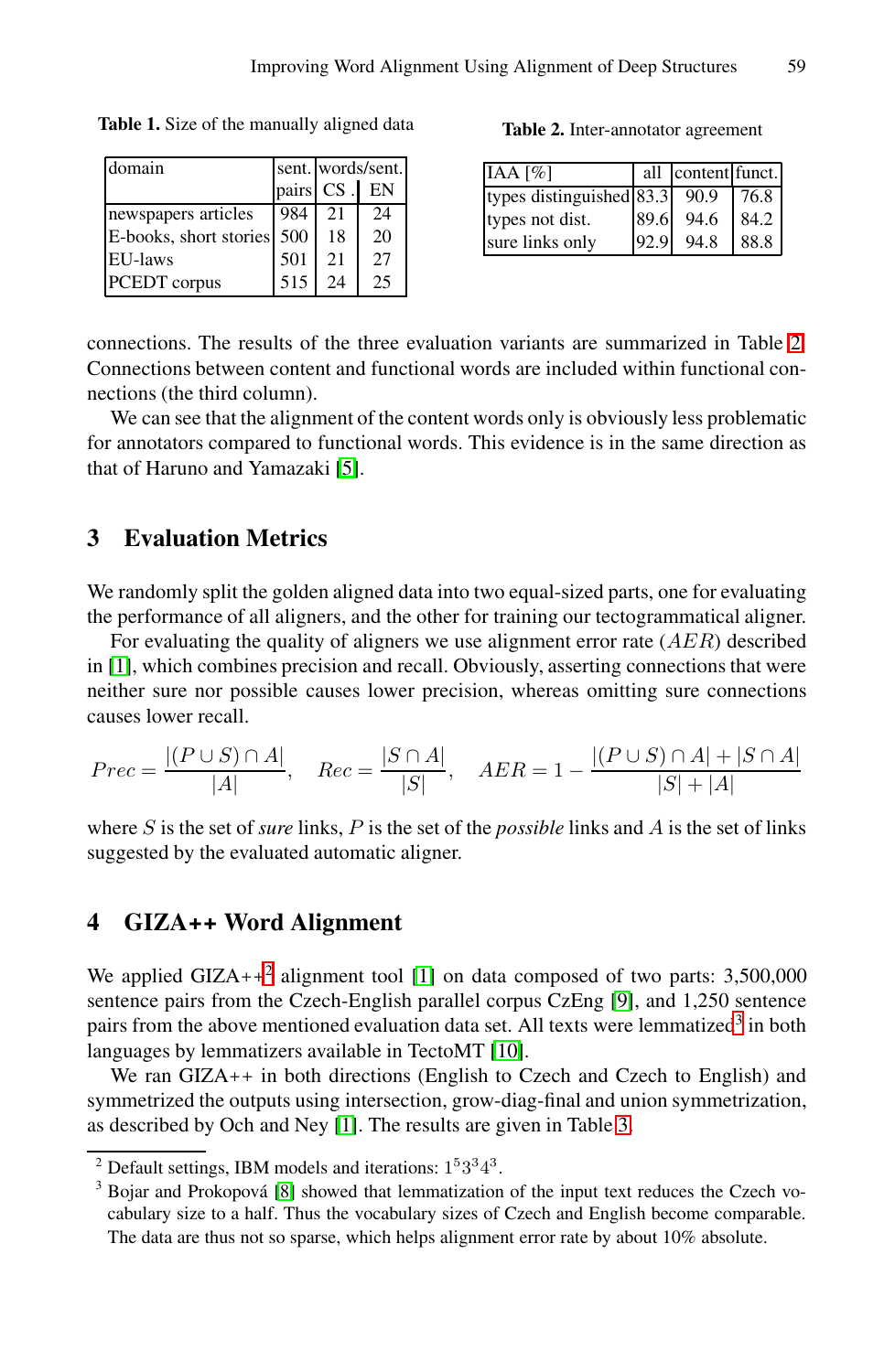#### <span id="page-4-3"></span>60 D. Mareček

**Table 3.** GIZA++ evaluation table for all words (%)

| symmetrization precision recall AER |      |             |  |
|-------------------------------------|------|-------------|--|
| intersection                        | 95.8 | $79.0$ 13.2 |  |
| grow-diag-final                     | 71.5 | $92.0$ 20.3 |  |
| union                               | 68.5 | $93.2$ 22.1 |  |

<span id="page-4-0"></span>**Table 4.** GIZA++ evaluation table for content words only (%)

| symmetrization precision recall AER |      |               |  |
|-------------------------------------|------|---------------|--|
| intersection                        | 97.8 | $82.2$ 10.6   |  |
| grow-diag-final                     | 78.5 | 93.6 14.7     |  |
| union                               | 74.3 | $94.7$   17.1 |  |

We can see that while the *inte[rse](#page-2-0)ction* s[ym](#page-4-0)metrization is too sparse (precision is much higher than recall), the *grow-diag-final* and *union* symmetrizations have the opposite problem. We did not present *grow* and *grow-diag* symmetrizations – they are very similar to the *grow-diag-final* and have also much higher recall than precision. There is no symmetrization with the density of connections similar to our manually aligned data, the nearest one is the *intersection*.

We also measured how successful is GIZA++ on the content words only. We transferred the word alignment generated by GIZA++ to the tectogrammatical trees in the same way as we did it for the manual alignment (Figure 2). Table 4 shows that the best AER is achieved [us](#page-4-1)i[ng](#page-7-5) the intersection symmetrization again.

#### **5 [T](#page-7-7)ecto[gr](#page-7-6)ammatical Alignment**

This section describes our approach to aligning [con](#page-7-8)tent words using tectogrammatical tree structures.

At first we have to build the trees. All sentences in both languages are automatically parsed up to the t-layer using  $TectoMT<sup>4</sup>$  [10]. Czech sentences are first tokenized, morphologically analyzed and disambiguated by the morphological tagger shipped with Prague Dependency Treebank [4]. After that, the syntactic analysis realized by Mc-Donald's MST parser [11] comes. The resulting analytical trees are then automatically converted (mostly by rule-based scripts) into tectogrammatical trees. English sentences are tokenized in the Penn Treebank style, tagged by the TnT tagger [12]. The analysis continues in the same way as for Czech – McDonald's MST parser and conversion to the tectogrammatical trees. Finally, after applying GIZA++ on the lemmatized surface sentences, the data are prepared for the tectogrammatical alignment.

<span id="page-4-2"></span><span id="page-4-1"></span>

| <b>foreach</b> ( <i>CT</i> , $ET$ ) $\in$ <i>TreePairs</i> <b>do</b>                      |
|-------------------------------------------------------------------------------------------|
| <b>foreach</b> cnode $\in$ CT <b>do</b>                                                   |
| $counterpart(node) = \text{argmax}_{encode} \sum w_i^{c2e} \cdot f_i (encode, encode);$   |
| <b>foreach</b> enode $\in ET$ do                                                          |
| $counterpart(encode) = \text{argmax}_{encode} \sum w_i^{e2c} \cdot f_i (encode, encode);$ |
| <b>if</b> counterpart(counterpart(enode)) = enode <b>then</b> Align(cnode,enode);         |

**Fig. 3.** Pseudo-code for the first phase of t-alignment

<sup>4</sup> TectoMT is a software framework for developing machine translation systems.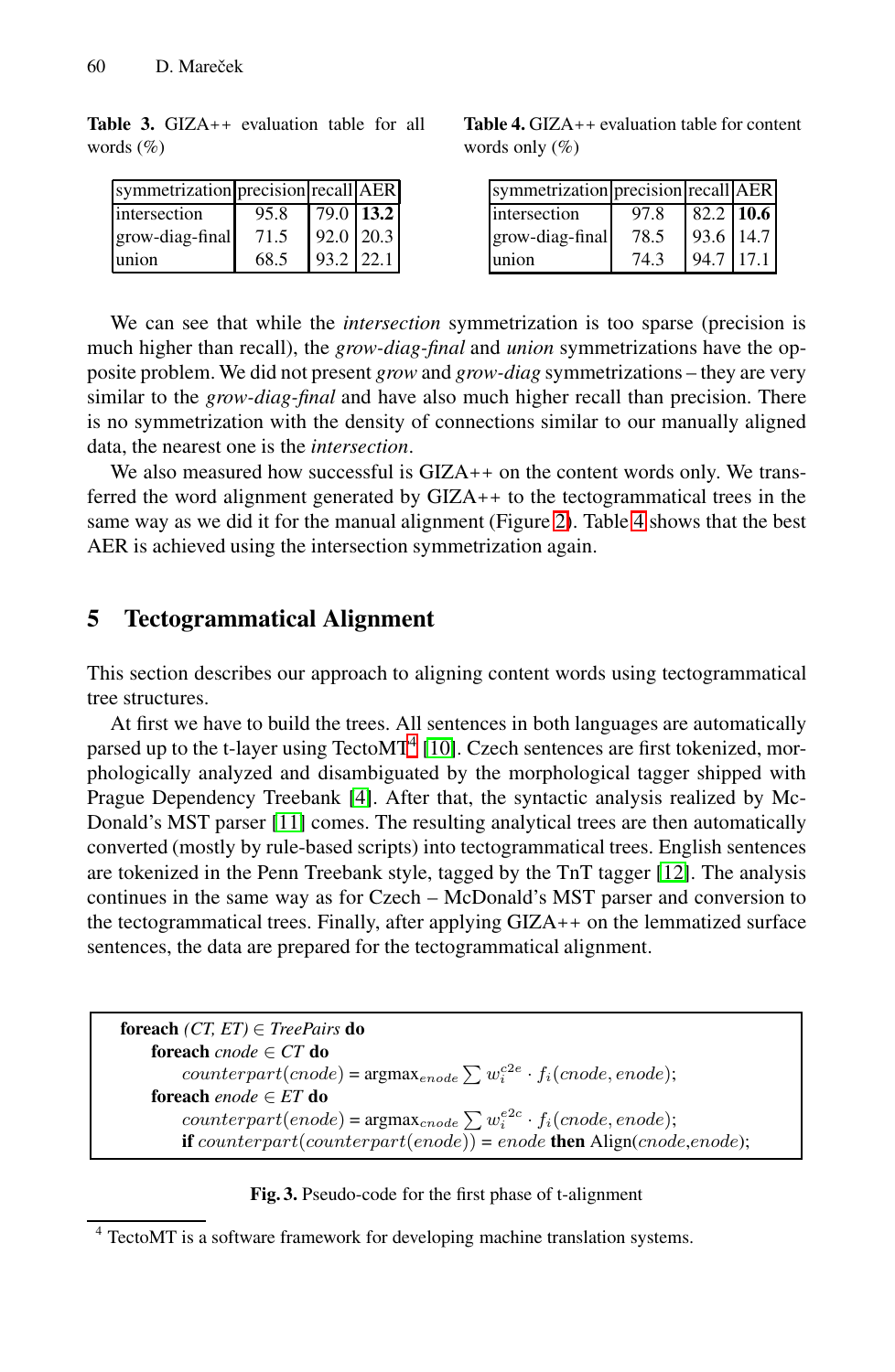<span id="page-5-0"></span>**Table 5.** T-aligner evaluation (%)

| alignment tool                            | prec. recall AER |  |
|-------------------------------------------|------------------|--|
| GIZA++ (intersection) 97.8 82.2 10.6      |                  |  |
| T-aligner without GIZA 92.7   86.8   10.3 |                  |  |
| T-aligner using GIZA                      | $96.0$ 89.7 7.3  |  |

**Table 6.** Improved GIZA++ word alignment evaluation (%)

| alignment tool                       | prec. recall AER |  |
|--------------------------------------|------------------|--|
| GIZA++ (intersection) 95.8 79.0 13.2 |                  |  |
| improved GIZA++                      | 94.3 84.6 10.7   |  |

| feature name                                                                            | type   | cs2en | en2cs |  |  |
|-----------------------------------------------------------------------------------------|--------|-------|-------|--|--|
| identical t-lemmas                                                                      | binary | 1.41  | 1.04  |  |  |
| equal to 1 if Czech t-lemma is the same string as the English one                       |        |       |       |  |  |
| verb, adjective position similarity                                                     | real   | 2.66  | 3.12  |  |  |
| difference between relative linear positions of t-nodes                                 |        |       |       |  |  |
| t-lemma pair in dictionary                                                              | binary | 1.88  | 2.06  |  |  |
| equal to 1 if the pair of t-lemmas occurs in the translation dictionary                 |        |       |       |  |  |
| 3 letter match                                                                          | binary | 2.86  | 2.53  |  |  |
| equal to 1 if the three-letter prefixes of Czech and English t-lemmas are identical     |        |       |       |  |  |
| equal number prefix                                                                     | binary | 9.58  | 7.00  |  |  |
| Czech and English t-lemmas start with the same sequence of digits.                      |        |       |       |  |  |
| aligned by GIZA++, direction en2cs                                                      | binary | 1.20  | 2.31  |  |  |
| equal to 1 if the corresponding surface words were aligned by $GIZA++$ (left)           |        |       |       |  |  |
| aligned by GIZA++, direction cs2en                                                      | binary | 2.29  | 0.07  |  |  |
| equal to 1 if the corresponding surface words were aligned by $GIZA++$ (right)          |        |       |       |  |  |
| aligned by GIZA++, intersection symmetrization                                          | binary | 1.57  | 0.92  |  |  |
| equal to 1 if the corresponding surface words were aligned by GIZA++ (intersection)     |        |       |       |  |  |
| translation probability from dictionary                                                 | real   | 1.02  | 1.34  |  |  |
| probability of Czech t-lemma, if the English t-lemma is given                           |        |       |       |  |  |
| equal semantic part of speech                                                           | binary | 1.61  | 1.06  |  |  |
| equals to 1 if both semantic parts of speech (e.g. noun, verb, and adjective) are equal |        |       |       |  |  |
| position similarity of parents nodes                                                    | real   | 0.76  | 0.92  |  |  |
| difference between relative linear positions of parents                                 |        |       |       |  |  |
| parents aligned by GIZA++, intersection sym.                                            | binary | 0.21  | 0.28  |  |  |
| equal to 1 if the surface words corresponding to parents were aligned by $GIZA++$       |        |       |       |  |  |

**Table 7.** Features, their types, and weights in both directions

The presented algorithm is based on a linear model and consists of three phases. First, we connect each English node with its most probable Czech counterpart. Second, we do the same for the opposite direction – we find the most probable English node for each Czech node. Finally, we make an intersection of these two alignments and declare it as our result. There is a pseudocode is in Figure 3. The most probable counterpart is the node with the highest score – the scalar product of vector of feature values and vector of feature weights. The weights for the Czech-to-English direction  $(w_i^{c2e})$  are different from those for the opposite direction ( $w_i^{e2c}$ ). We train the weights on the training part of manual aligned data and use an implementation of the discriminative reranker described by Collins in [13] (basically a modification of averaged perceptron).

Features are individual measurable properties of a pair of Czech and English node. We use features concerning similarities of lemmas and other t-node attributes, similarity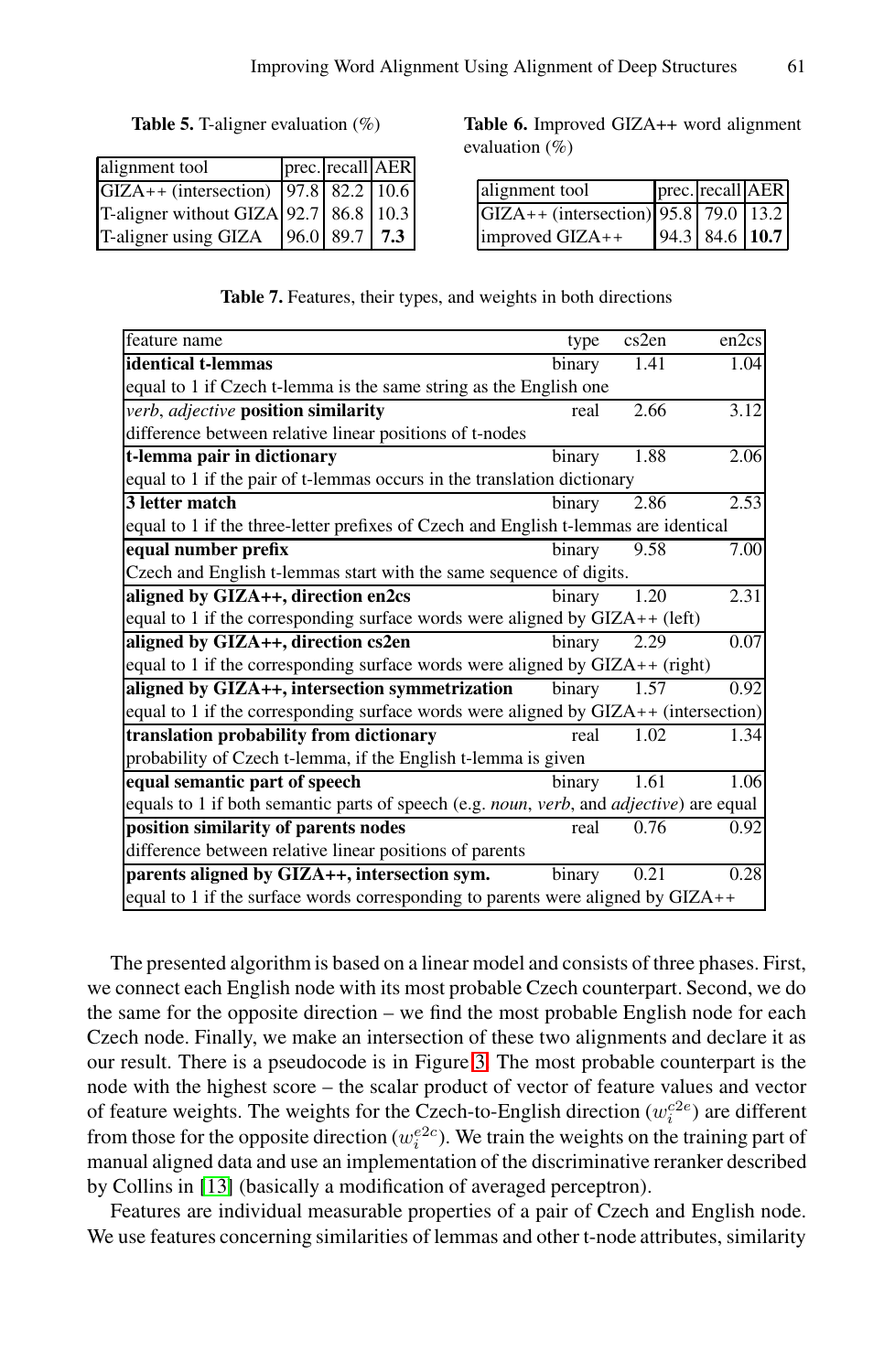#### 62 D. Mareček

in rel[ati](#page-5-0)ve linear position of t-nodes within the sentences, and similarities of their child and parent nodes. There are several features taking into account whether GIZA++ aligned the examined pair on the surface or not; some features carry information from the probabilistic translation dictionary. This dictionary was compiled from parallel corpora PCEDT [7] and subsequently extended by word pairs acquired from the parallel corpus CzEng [9] aligned on the surface. All features are listed in Table 7. Their type and weights obtained from the reranker are also included.

<span id="page-6-2"></span>The T-aligner evaluation and comparison with the results of GIZA++ (*intersection* symmetrization) in Table 5. Our T-aligner helps GIZA++ to decrease AER by 3.3% absolute. We also ran T-aligner without using GIZA++, AER reached 10.3 %, the error rate is therefore comparable to GIZA++. The advantage is t[hat](#page-4-3) the combination of these two different approaches reaches lower AER.

## <span id="page-6-3"></span>**6 Improving Surface Word Alignment**

Our T-aligner has better results on the content words, when evaluated using our manual alignment. We can also measure how it can increase GIZA++ alignment on the surface. Since the GIZA++ word alignment has higher precision and lower recall (Table 3), we add all connections that were made by our T-aligner (it does not matter whether there was a connection made by GIZA++ or not) and no connections to delete. The results are in Table 6. The alignment error rate decreases by 2.5% absolute.

## **7 Conclusions**

<span id="page-6-0"></span>We described the algorithm for alignment of deep-syntactic dependency trees (tectogrammatical trees), where only content (autosemantic) words are aligned. We showed that alignment of content words is "simpler" both for the people (inter-annotator agreement is 5 % absolute higher) and for the automatic tools (GIZA++ AER decreases by 2.6 %). Our T-aligner outperformed GIZA++ in AER, however, the results are not straightforwardly comparable since  $GIZA++$  could not be trained using the manually aligned data. We use aligned dependency trees for experimenting with statistical dependency-based MT. If we merge the best acquired alignment of content words with the GIZA++ surface word alignment, the resulting error-rate is lower by 2.5 %. It remains an open question how this "better" word alignment can improve phrase-based machine translation systems.

# <span id="page-6-1"></span>**References**

- 1. Och, F.J., Ney, H.: A Systematic Comparison of Various Statistical Alignment Models. Computational Linguistics 29(1), 19–51 (2003)
- 2. Menezes, A., Richardson, S.D.: A best-first alignment algorithm for automatic extraction of transfer mappings from bilingual corpora. In: Proceedings of the workshop on Data-driven methods in machine translation, vol. 14, pp. 1–8 (2001)
- 3. Sgall, P.: Generativní popis jazyka a česká deklinace. Academia, Prague (1967)